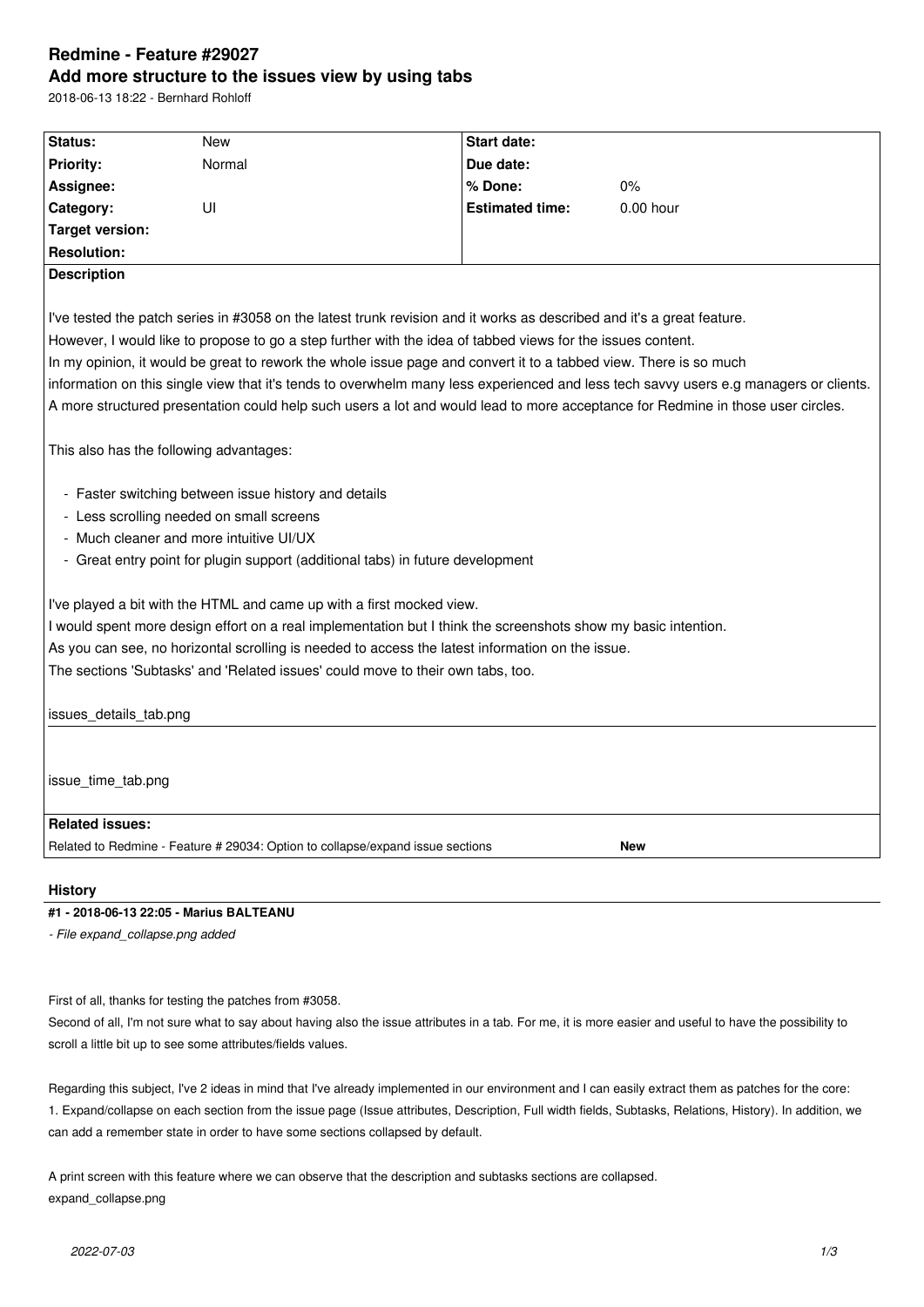2. A sticky subject bar (Gravatar, Issue subject, Parent task, Added by, Updated and Next/Previous) in order to know on which issue you are wherever are you on the page.

#### **#2 - 2018-06-14 11:26 - Bernhard Rohloff**

Marius BALTEANU wrote:

*First of all, thanks for testing the patches from #3058.*

No, I have to thank for getting access to such nice improvements. ;-)

*Regarding this subject, I've 2 ideas in mind that I've already implemented in our environment and I can easily extract them as patches for the core: 1. Expand/collapse on each section from the issue page (Issue attributes, Description, Full width fields, Subtasks, Relations, History). In addition, we can add a remember state in order to have some sections collapsed by default.*

This is also a good idea. Most of the time I'm interested in one particular detail of an issue and it would be very convenient if Redmine could just show me the options and I could choose what looks tasty to me. Just like like the menu in a restaurant only shows me the meals without listing all ingredients and recipes. It would also be great if the users could select their preferred view (collapsed/expanded) in their account settings and a way to collapse/expand all groups (like in the issues table) would be the icing on the cake. :-D

However if you could extract a patch for this it would be a pleasure for me to try it out and give feedback on it.

*A print screen with this feature where we can observe that the description and subtasks sections are collapsed. ...*

*2. A sticky subject bar (Gravatar, Issue subject, Parent task, Added by, Updated and Next/Previous) in order to know on which issue you are wherever are you on the page.*

This makes sense, too. I've tested this by splitting the issue in two divs for the issues "header" and "body" and making the body scrollable. This also had the advantage that only the issues content moved down and the links in the sidebar stayed accessible.

## **#3 - 2018-06-14 22:59 - Marius BALTEANU**

Bernhard Rohloff wrote:

*This is also a good idea. Most of the time I'm interested in one particular detail of an issue and it would be very convenient if Redmine could just show me the options and I could choose what looks tasty to me. Just like like the menu in a restaurant only shows me the meals without listing all ingredients and recipes. It would also be great if the users could select their preferred view (collapsed/expanded) in their account settings and a way to collapse/expand all groups (like in the issues table) would be the icing on the cake. :-D*

For now I've added two proposals in #29034, please take a look and let me know what do you think.

#### **#4 - 2018-06-14 22:59 - Marius BALTEANU**

*- Related to Feature #29034: Option to collapse/expand issue sections added*